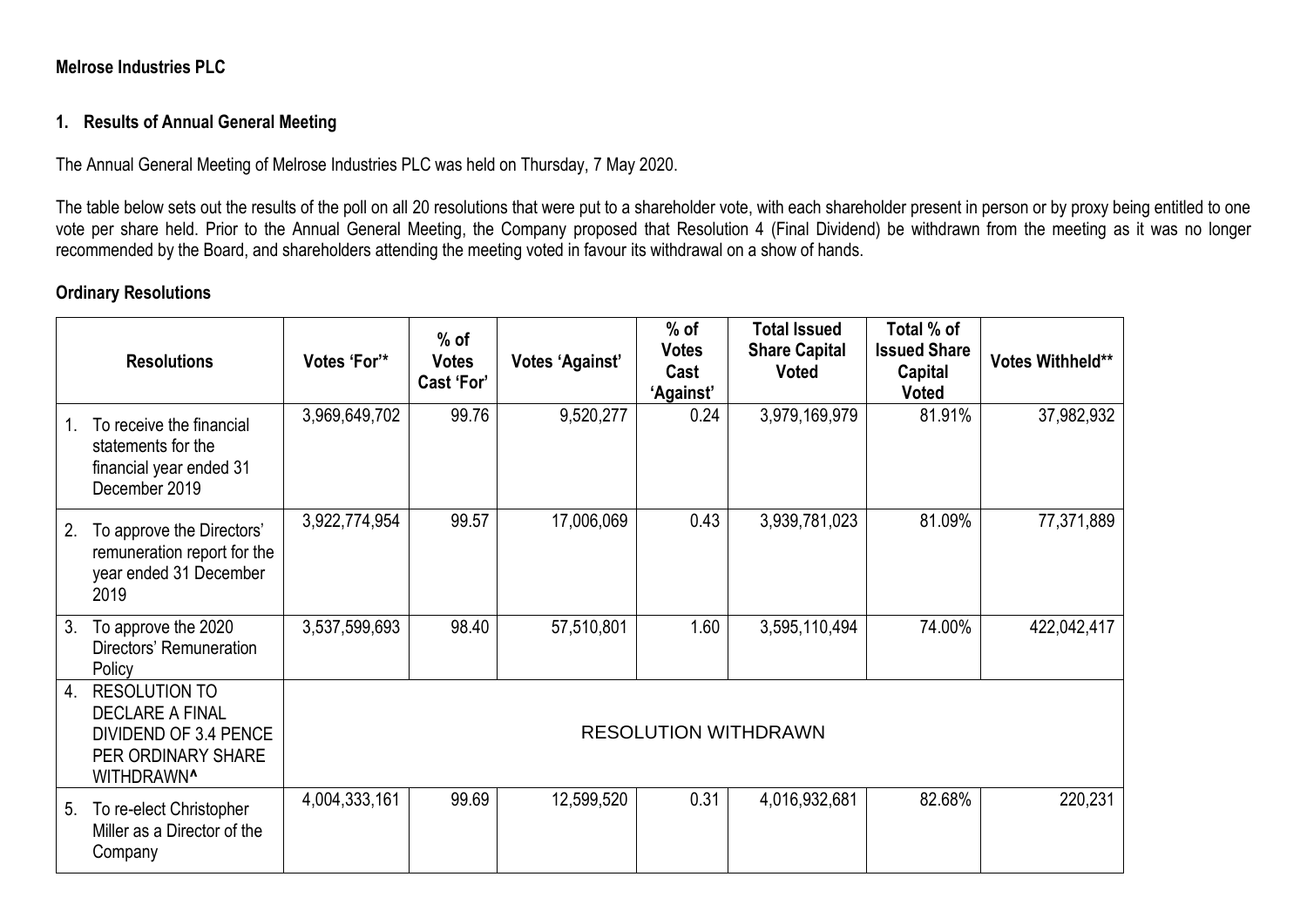|                  | <b>Resolutions</b>                                                                 | Votes 'For'*  | $%$ of<br><b>Votes</b><br>Cast 'For' | <b>Votes 'Against'</b> | $%$ of<br><b>Votes</b><br>Cast<br>'Against' | <b>Total Issued</b><br><b>Share Capital</b><br><b>Voted</b> | Total % of<br><b>Issued Share</b><br>Capital<br><b>Voted</b> | <b>Votes Withheld**</b> |
|------------------|------------------------------------------------------------------------------------|---------------|--------------------------------------|------------------------|---------------------------------------------|-------------------------------------------------------------|--------------------------------------------------------------|-------------------------|
| 6.               | To re-elect David Roper<br>as a Director of the<br>Company                         | 3,989,025,786 | 99.69                                | 12,597,493             | 0.31                                        | 4,001,623,279                                               | 82.37%                                                       | 15,529,633              |
| 7 <sub>1</sub>   | To re-elect Simon<br>Peckham as a Director of<br>the Company                       | 4,004,602,110 | 99.69                                | 12,313,247             | 0.31                                        | 4,016,915,357                                               | 82.68%                                                       | 237,555                 |
| 8.               | To re-elect Geoffrey<br>Martin as a Director of the<br>Company                     | 4,002,753,770 | 99.65                                | 14, 141, 118           | 0.35                                        | 4,016,894,888                                               | 82.68%                                                       | 258,024                 |
| $\overline{9}$ . | To re-elect Justin Dowley<br>as a Director of the<br>Company                       | 3,859,578,187 | 96.95                                | 121,482,973            | 3.05                                        | 3,981,061,160                                               | 81.94%                                                       | 36,091,752              |
|                  | 10. To re-elect Liz Hewitt as a<br>Director of the Company                         | 3,979,204,455 | 99.06                                | 37,673,622             | 0.94                                        | 4,016,878,077                                               | 82.68%                                                       | 274,835                 |
|                  | 11. To re-elect David Lis as a<br>Director of the Company                          | 4,000,559,677 | 99.69                                | 12,461,368             | 0.31                                        | 4,013,021,045                                               | 82.60%                                                       | 4,131,867               |
|                  | 12. To re-elect Archie G. Kane<br>as a Director of the<br>Company                  | 4,000,278,105 | 99.59                                | 16,522,411             | 0.41                                        | 4,016,800,516                                               | 82.68%                                                       | 352,395                 |
|                  | 13. To re-elect Charlotte<br>Twyning as a Director of<br>the Company               | 4,005,468,048 | 99.72                                | 11,423,053             | 0.28                                        | 4,016,891,101                                               | 82.68%                                                       | 261,811                 |
|                  | 14. To elect Funmi Adegoke<br>as a Director of the<br>Company                      | 4,007,558,495 | 99.77                                | 9,272,226              | 0.23                                        | 4,016,830,721                                               | 82.68%                                                       | 322,191                 |
|                  | 15. To re-appoint Deloitte LLP<br>as auditor of the Company                        | 3,956,599,035 | 98.50                                | 60,367,085             | 1.50                                        | 4,016,966,120                                               | 82.68%                                                       | 186,791                 |
|                  | 16. To authorise the Audit<br>Committee to determine<br>the auditor's remuneration | 3,998,862,000 | 99.55                                | 18,127,023             | 0.45                                        | 4,016,989,023                                               | 82.68%                                                       | 163,888                 |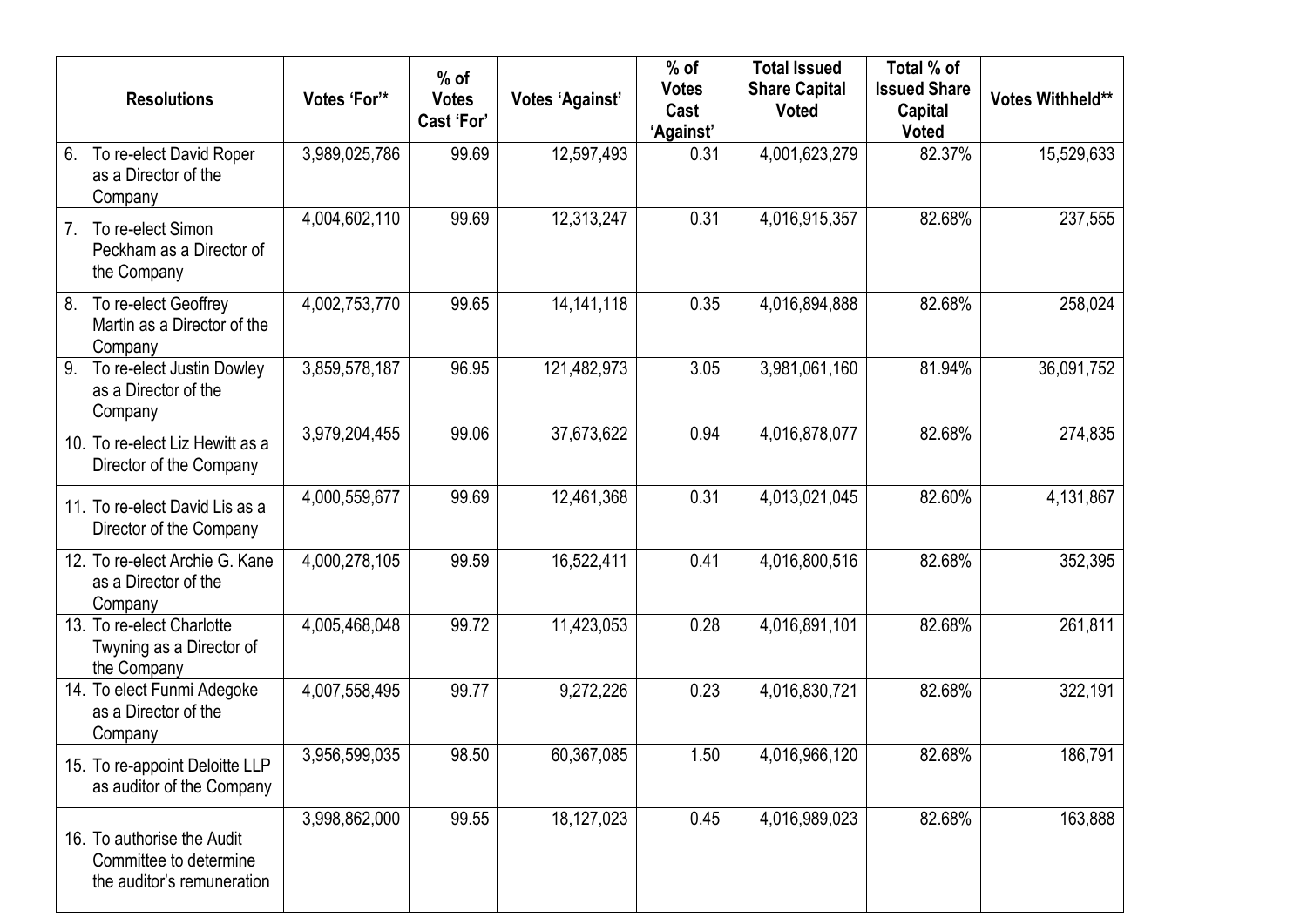| <b>Resolutions</b>                                                  | Votes 'For'*  | $%$ of<br><b>Votes</b><br>Cast 'For' | Votes 'Against' | $%$ of<br>Votes<br>Cast<br>'Against' | <b>Total Issued</b><br><b>Share Capital</b><br>Voted | Total % of<br><b>Issued Share</b><br>Capital<br><b>Voted</b> | <b>Votes Withheld**</b> |
|---------------------------------------------------------------------|---------------|--------------------------------------|-----------------|--------------------------------------|------------------------------------------------------|--------------------------------------------------------------|-------------------------|
| 17. To renew the authority<br>given to Directors to allot<br>shares | 3,362,768,652 | 83.71                                | 654,192,614     | 16.29                                | 4,016,961,266                                        | 82.68%                                                       | 191,646                 |

# **Special Resolutions**

| <b>Resolutions</b>                                                                                                                                                                                                      | Votes 'For'*  | $%$ of<br><b>Votes</b><br>Cast 'For' | <b>Votes 'Against'</b> | $%$ of<br><b>Votes</b><br>Cast<br><b>'Against'</b> | <b>Total Issued</b><br><b>Share Capital</b><br><b>Voted</b> | Total % of<br><b>Issued Share</b><br><b>Capital Voted</b> | Votes Withheld** |
|-------------------------------------------------------------------------------------------------------------------------------------------------------------------------------------------------------------------------|---------------|--------------------------------------|------------------------|----------------------------------------------------|-------------------------------------------------------------|-----------------------------------------------------------|------------------|
| 18. To give the Directors<br>authority to allot equity<br>securities without<br>application of pre-emption<br>rights                                                                                                    | 3,581,781,035 | 89.17                                | 435,083,498            | 10.83                                              | 4,016,864,533                                               | 82.68%                                                    | 288,375          |
| 19. To give the Directors<br>authority to allot equity<br>securities used only for the<br>purpose of financing a<br>transaction which the<br>Directors determine to be<br>an acquisition or other<br>capital investment | 3,540,358,697 | 88.14                                | 476,564,810            | 11.86                                              | 4,016,923,507                                               | 82.68%                                                    | 229,400          |
| 20. To authorise market<br>purchase of shares                                                                                                                                                                           | 3,972,992,785 | 98.91                                | 43,704,265             | 1.09                                               | 4,016,697,050                                               | 82.68%                                                    | 455,321          |
| 21. To approve the calling of a<br>general meeting other<br>than an Annual General<br>Meeting on no less than<br>14 days' notice                                                                                        | 3,875,904,222 | 96.49                                | 141,108,040            | 3.51                                               | 4,017,012,262                                               | 82.68%                                                    | 140,650          |